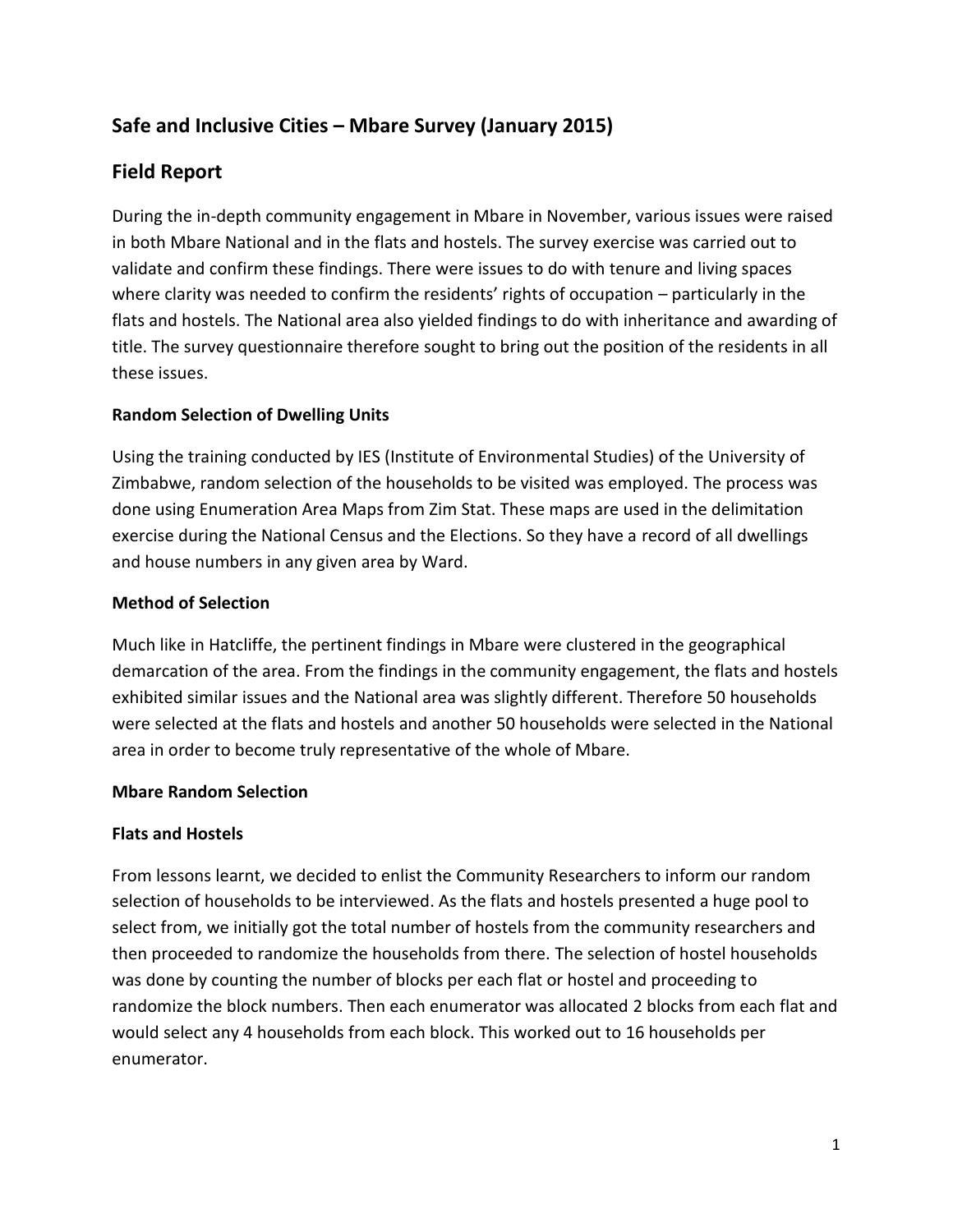#### **Mbare National**

Mbare National is different from Hatcliffe in that it has identifiable street names. In this case, it was fairly easy to use the enumeration maps to select the households to be interviewed by street names. Using the randomization method from excel, we input the street names in each enumeration area in one column and the randomization formula in the next column and arranged the streets in random order. Each enumerator was then allocated seven streets and had to pick two households randomly for interviewing. This worked out to a total of 14 households for each enumerator.

# **Selection and Training of Enumerators – 15 th , 16 th and 17 th January 2015**

Just as in Hatcliffe, it was decided to enlist the help of the same Community Researchers who had assisted in the in-depth Community Engagement Exercise in November. One of them had since left to go to college in Masvingo and we were left with a total of 4 researchers. From the Hatcliffe experience, we decided not to replace him as the 4 researchers could quite adequately cover the number of households required for an adequate sample size.

The training of three ladies and one young gentleman commenced on the morning of the 15<sup>th</sup> of January and continued throughout the day. It was conducted at the SERCWL offices. It followed the same format as the training for Hatcliffe Enumerators, where we began with the technical theory which was well received and then a question by question reading of the survey questionnaire, aiming for thorough understanding of the meaning of each question by the enumerators. This also helped in them pointing out what would work and what would not work in the Mbare context.

The training also involved role plays that the enumerators undertook in order to get full understanding of administering the questionnaire and also to practice the interview technique which was slightly different from the in-depth interview questionnaire they had used in the previous community engagement exercise. These questions had to be asked as they were on the questionnaire; it was not merely a guide.

The second day of training was a 'test run' in the field, which meant sampling the questionnaire with selected respondents, not part of the main selection of the survey. The last day of training was also used to verify the number of flats and hostels and also the number of blocks on each flat, to aid us in our randomization of the blocks of flats.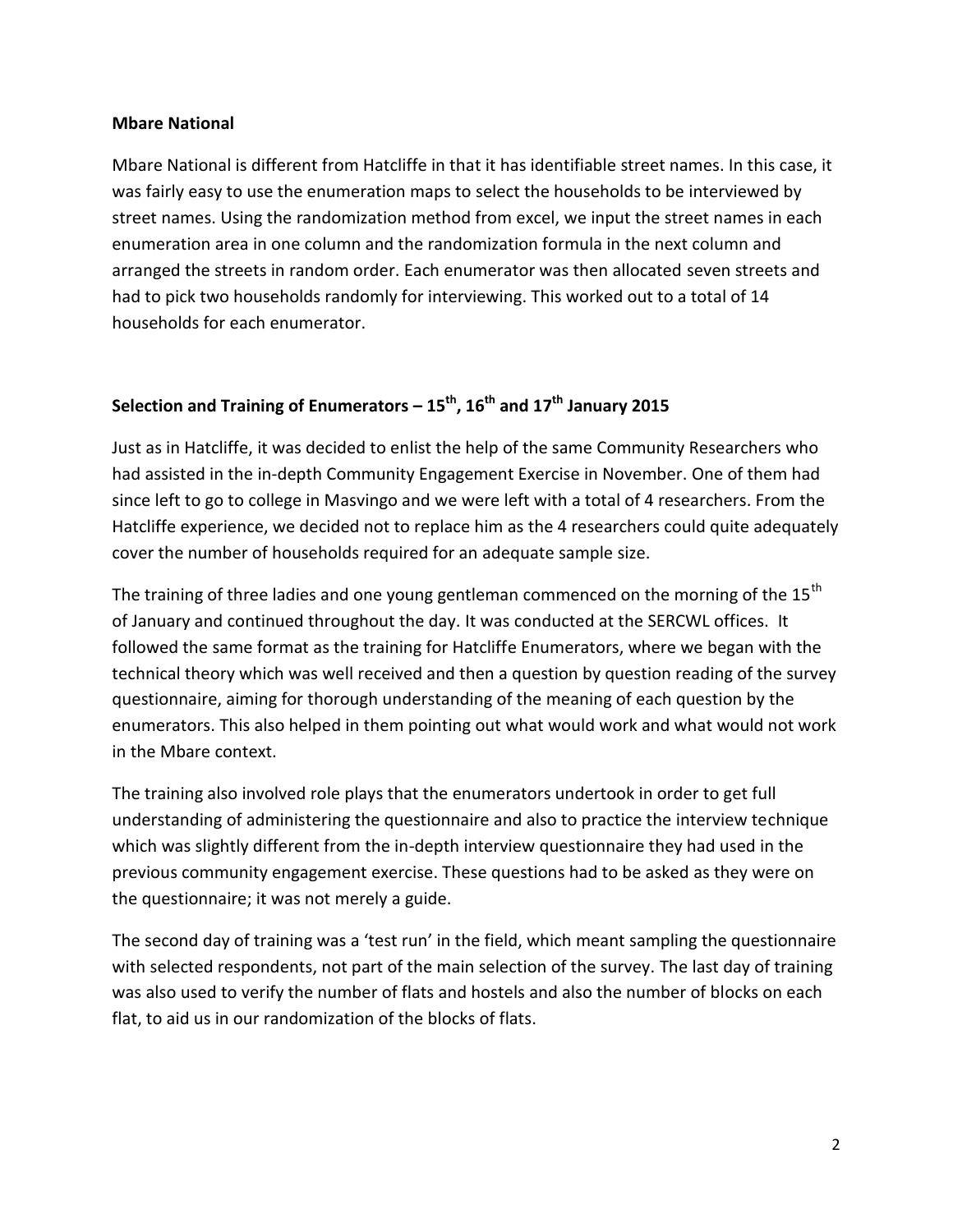## **GPS devices**

From the Hatcliffe experience, it was decided to carry on with Albert recording the GPS coordinates of each household visited.

# **Conducting the Survey 19th – 23rd January 2015**

#### **National**

The survey began with Mbare National on the 19<sup>th</sup> of January. When we regrouped before the end of the day, it became clear that the street names selected were clustered in one area of Mbare and would therefore not be representative of the whole of National. Once again, we enlisted the help of the Community Researchers to give us the street names of the other parts of National that were missing and we used these to randomly select two streets each for the enumerators where they would also randomly select two households to interview. This was done on the second day of the survey administration and it ensured that we had an even representation of the Mbare National Households.

### **Hostels and Flats**

The last two days of the survey saw us going into the hostels. Once again, office randomization proved to be different from the situation on the ground. The Tagarika flats in Mbare have a total of 71 blocks, which run continuously from 1 to 71, even though the flats themselves are situated in various different locations of Mbare. Hence, we had to quickly improvise in the field and had each enumerator select 2 blocks from the flat allocated, even though they may be different block numbers from the one generated in the office.

A total of 118 respondents were interviewed in Mbare, 56 in Mbare National and 62 in the flats and hostels.

## **Challenges**

After the first day of conducting the survey, it was picked up that most respondents in Mbare National declared that they had Title Deeds but the subsequent questions on the questionnaire did not create the opportunity to tell the history of how the title deeds came about. In that case, it was decided to select six questionnaires where respondents claimed to have title deeds, and re-visit those households in an attempt to trace the history of how they had come to be awarded the title deeds. We conducted the visits of the selected households on the last day of field work, and the interviews were conducted by a Supervisor.